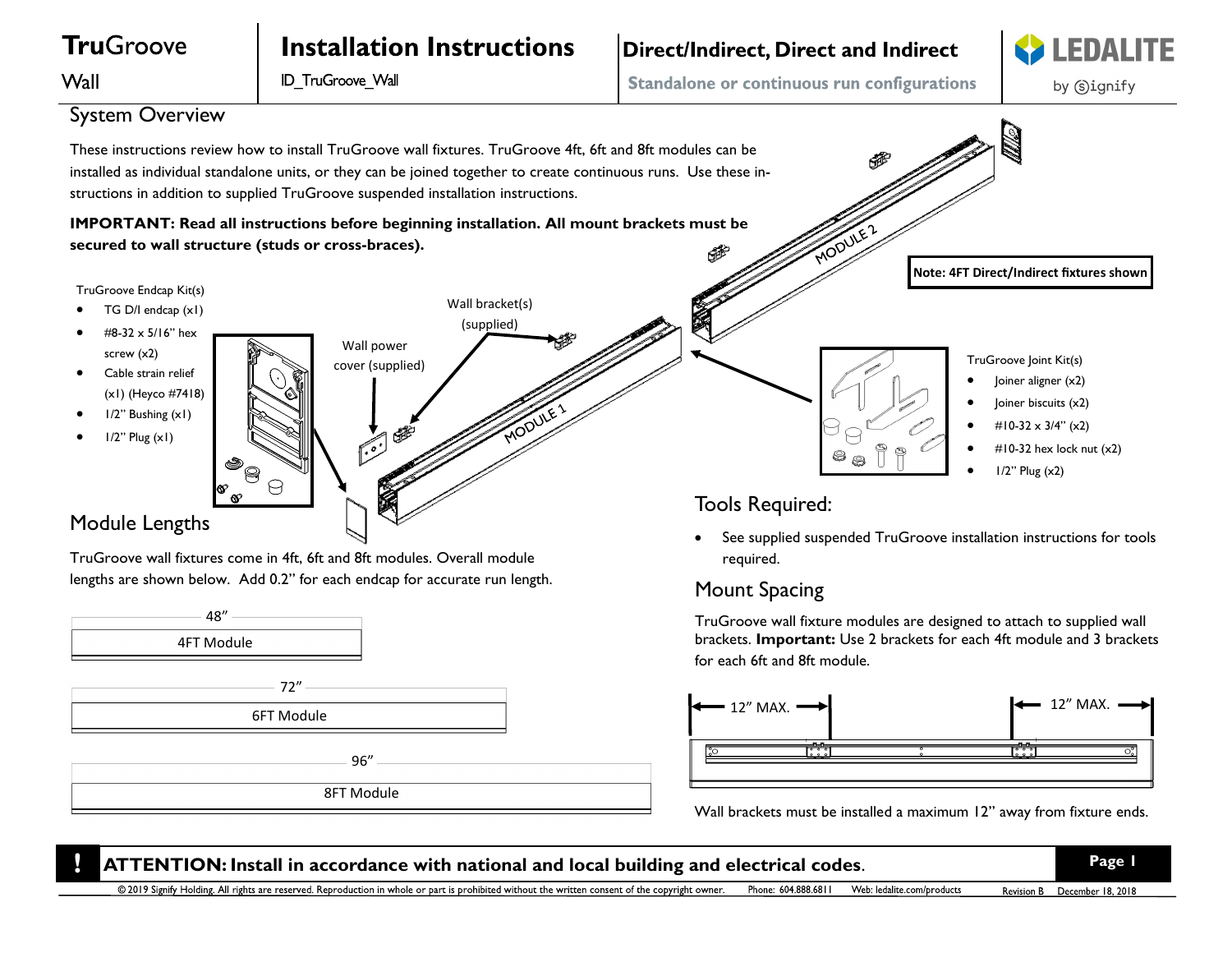# **TruGroove**

# **Installation Instructions**

Wall

**ID TruGroove Wall** 

## **Direct/Indirect, Direct and Indirect**



Standalone or continuous run configurations

by Signify



**Arrange boxed fixture on floor in specified mounting location, remove fixtures from boxes.** 



Remove lens from fixture and set aside until fixture installation is complete. Use cotton gloves to handle lenses and keep in a clean environment.



Complete wall power connections and attach supplied power cord through power cover. Attach cover to utility box.



Determine above finished floor dimension and add 2" for indirect configuration. Draw center line, level and center wall brackets. Install to structure using appropriate hardware (by others).



Determine power feed location on fixture. Attach supplied ½" bushing as shown.



Determine above finished floor dimension and add 3-3/4" for direct/indirect configuration. Draw center line, level and center wall brackets. Install to structure using appropriate hardware (by others).



Determine power location for 2"X4" utility box (by others). Prior to installation, ensure center of utility box is centered on wall bracket center line as shown. Recommended position of utility box is 6" to 8" away from fixture end.



Install supplied ½" plug at opposite end of fixture housing.



Hook fixture housing on top of wall bracket and gently rotate downwards while supporting housing. Housing should engage on all wall brackets and lock in position.

#### **ATTENTION:** Install in accordance with national and local building and electrical codes. **Page 2**

@ 2019 Signify Holding. All rights are reserved. Reproduction in whole or part is prohibited without the written consent of the copyright owner. Phone: 604.888.6811 Web: ledalite.com/products Revision B December 18, 2018